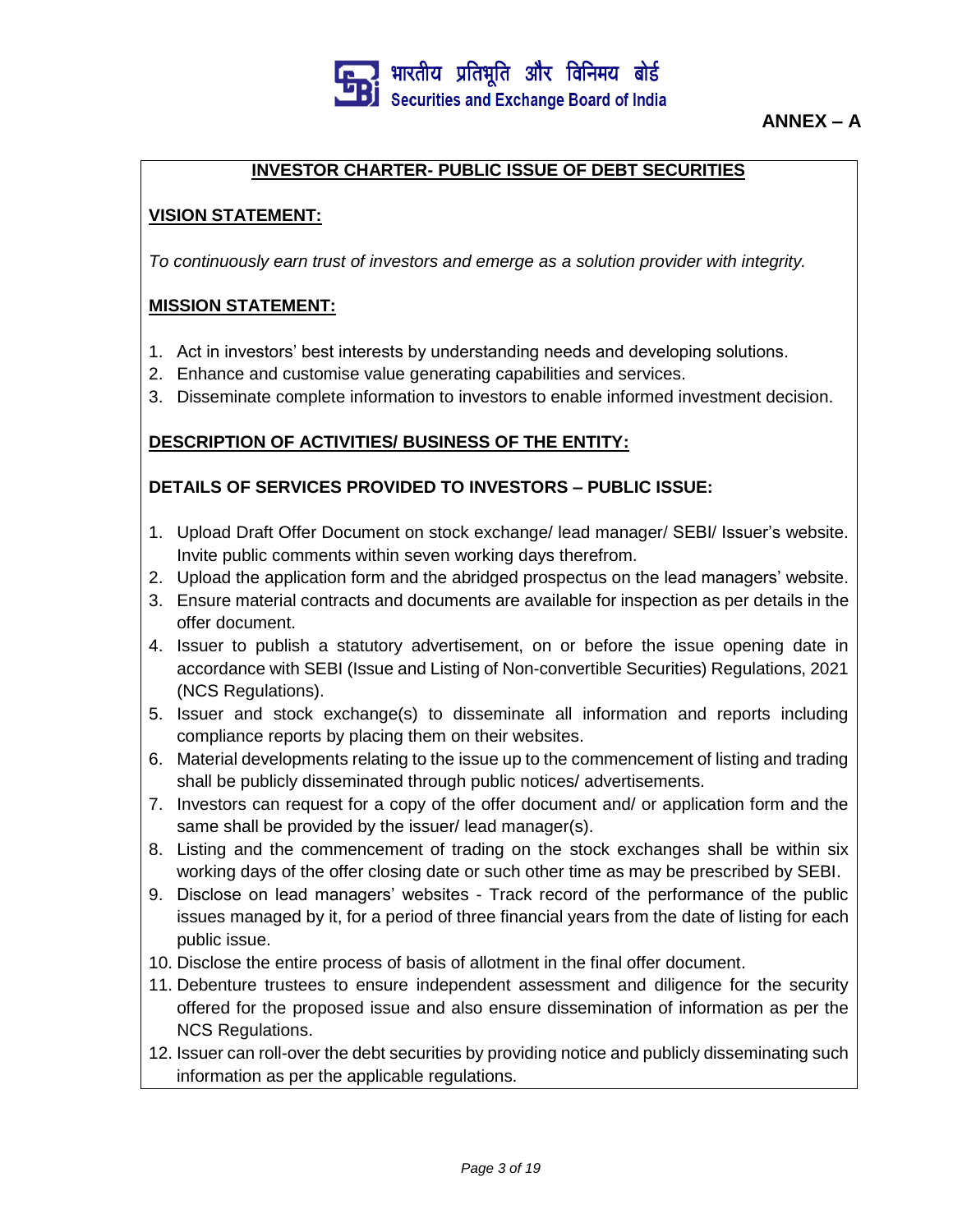

13. Issuer to promptly inform the stock exchange(s) all information bearing on its performance/ operation, price sensitive information or any action that shall affect payment of interest/ coupon or redemption of the debt securities.

|                         | <b>TIMELINES</b>                                                             |                                                             |                                                                                                                          |  |  |  |
|-------------------------|------------------------------------------------------------------------------|-------------------------------------------------------------|--------------------------------------------------------------------------------------------------------------------------|--|--|--|
| Sr.<br>No.              | <b>Activity</b>                                                              | <b>Timeline</b><br>which<br>for<br>activity takes place     | Information where available                                                                                              |  |  |  |
| 1                       | Filing<br>draft<br>offer<br>of<br>document by company<br>for public comments | $\Omega$                                                    | Websites of stock exchanges, lead<br>manager, issuer and SEBI.                                                           |  |  |  |
| $\overline{2}$          | of<br>Receipt<br>public<br>offer<br>comments<br>on<br>document               | Seven working days from<br>draft offer document filing.     | $\blacksquare$                                                                                                           |  |  |  |
| 3                       | Statutory advertisement                                                      | On or before the Issue<br>opening date.                     | Newspaper advertisement                                                                                                  |  |  |  |
| $\overline{\mathbf{4}}$ | Issue opening date                                                           | after<br>On<br>statutory<br>or<br>advertisement.            | Final offer document available on<br>websites of stock exchanges, lead<br>manager, issuer and SEBI.                      |  |  |  |
| 5                       | Availability of application<br>with<br>abridged<br>forms<br>prospectus       | Till issue closure date                                     | Websites of stock exchanges and<br>lead manager.                                                                         |  |  |  |
| 6                       | Display of total demand<br>in the issue                                      | Issue opening date<br>till<br>issue closure date.           | Updated on websites of stock<br>exchanges.                                                                               |  |  |  |
| $\overline{7}$          | Commencement<br>οf<br>trading - pubic issue                                  | On or before six working<br>days from Issue closure<br>date | Final offer document available on<br>websites of stock exchanges, lead<br>manager, issuer and SEBI.                      |  |  |  |
| 8                       | Unblocking<br><b>ASBA</b><br>Accounts                                        | Within five working days                                    | In case of delay the issuer shall<br>pay interest at the rate of 15% per<br>35(2) of NCS<br>annum (Reg.<br>Regulations). |  |  |  |
| 9                       | Allotment<br>status<br>and<br>allotment advice                               | Completion of basis<br>οf<br>allotment.                     | By email/ post/ SMS                                                                                                      |  |  |  |
| 10                      | Track record of public<br>issue                                              | Listing date                                                | Lead manager's website                                                                                                   |  |  |  |

## **RIGHTS OF INVESTORS:**

- 1. Investors can request for a copy of the offer document and/ or application form and the same shall be provided by the issuer/ lead manager(s).
- 2. Multiple applications can be bided through a single PAN and re-categorization is also done basis PAN clubbing and total bid amount.
- 3. Option to modify the bid except for modification of either DP Id/ Client ID or PAN Id but not both.
- 4. Modification to the bid details to be undertaken by approaching the respective intermediary. Facility of re-initiation/ resend of UPI mandate shall be available only on bid entry day up to 5:00 pm.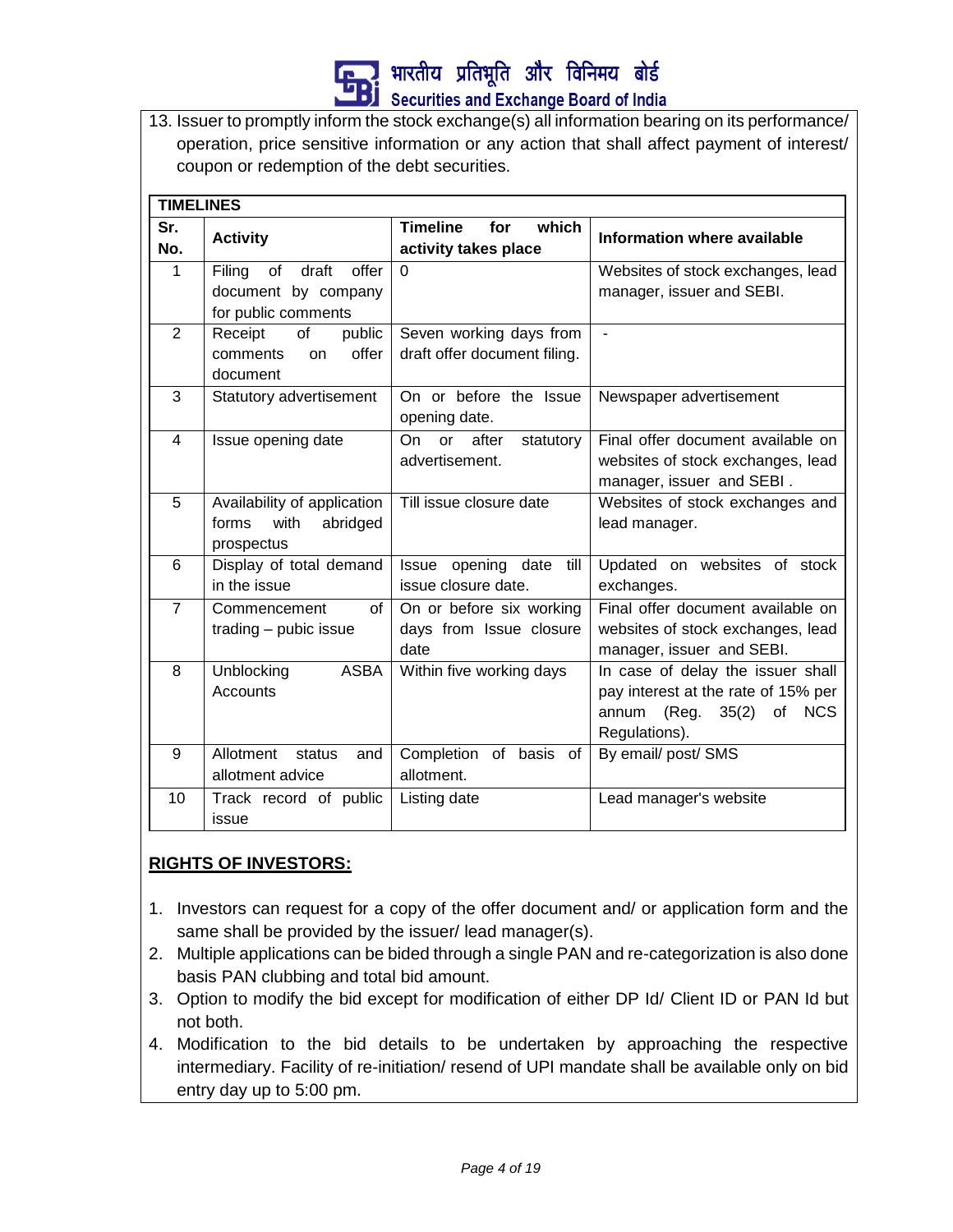

- 5. Investor can withdraw his/ her application prior to the issue closing date. Post issue closure, the same can be done by submitting a withdrawal request to the Registrar to the Issue prior to the finalization of the basis of allotment.
- 6. The investor shall be compensated for delay in allotment, demat credit and refunds, unblocking of funds/ refunds, beyond the time limit as may be prescribed under applicable statutory and/ or regulatory requirements.
- 7. An investor can submit the bid-cum-application form through the App or web interface developed by stock exchanges.
- 8. Investors get email and SMS messages w.r.t. allotment status. Allotment advice is sent through email/ physical to successful allottees post completion of allotment.
- 9. Right to attend meetings as and when such meetings are called by the debenture trustees.
- 10. Right of free transferability and nomination subject to applicable laws and regulations.
- 11. Such other rights, as may be available to the holder of debt securities under the Companies Act, the Listing Regulations and the Articles of Association of the Company and other applicable laws.

## **DOs AND DON'Ts FOR INVESTORS:**

*(for complete dos and don'ts, may refer to offer document)*

# **DOs:**

- 1. Check the eligibility to apply as per the terms of the offer document and applicable laws, including Indian Contract Act, 1872.
- 2. Read all the instructions carefully and complete the application form.
- 3. Submission of bids only ASBA *(by either writing their bank account numbers and authorising the banks to make payment in case of allotment by signing the application forms; or mentioning UPI ID in order to block the funds*).
- 4. Retail individual investors using the UPI Mechanism to ensure that they submit bids up to the application value of ₹2,00,000 (or as stipulated by SEBI).
- 5. Ensure availability of sufficient funds in the ASBA Account before submitting the application form.
- 6. Read all the instructions carefully and complete the bid- cum-application form, as the case may be, in the prescribed form.
- 7. Ensure that application form is submitted to the designated intermediary, before the closure of application hours on the issue closing date.
- 8. For joint applications, ensure that the beneficiary account is held in the names of the same applicants and such names are in the same sequence in which they appear in the application form.
- 9. Ensure an acknowledgement slip is collected as proof.
- 10. Obtain all the necessary approvals from the relevant statutory and/ or regulatory authorities before applying.
- 11. Ensure that the application form is signed by the ASBA account holder in case the investor is not the account holder.
- 12. Ensure that the bidder's depository account is active, the correct DP ID, Client ID, PAN, UPI ID, as applicable, are mentioned in the bid-cum-application form.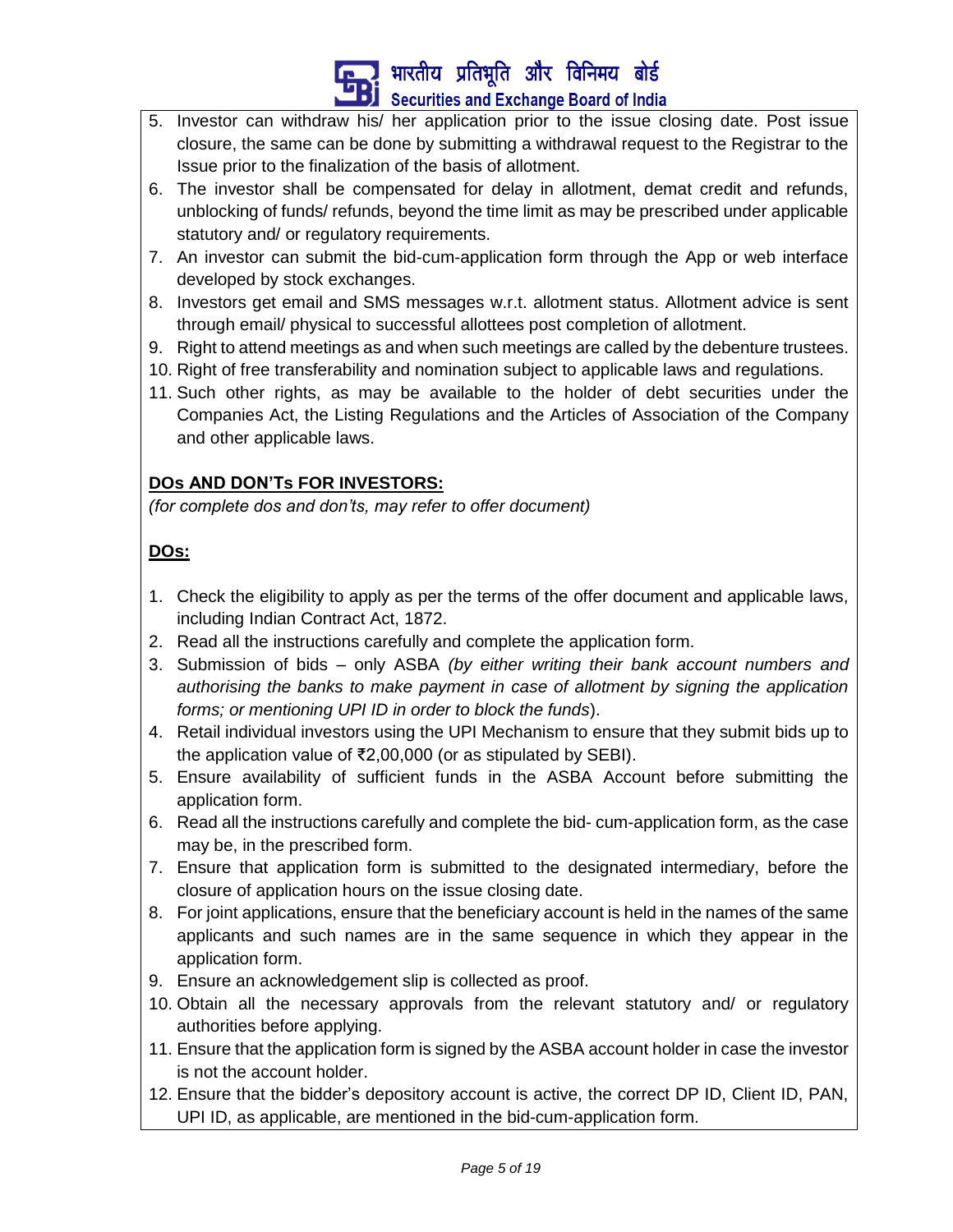

- 13. Ensure that the application form bears the stamp of the relevant designated intermediary(ies) to whom it is submitted.
- 14. Tick the relevant column "Category of Investor" and option/ series of debt securities in the application form.
- 15. Guardians applying for minor applicants need to mention the PAN of the minor.

## **Don'ts:**

- 1. Do not apply for lower than the minimum application size.
- 2. Do not pay the application amount in cash, by money order, postal order or by stock invest.
- 3. Do not apply or submit the bid for an amount more than the funds available in your ASBA account or than the applicable investment limit.
- 4. Do not submit a bid using UPI ID, if you are not a retail individual investor.
- 5. Do not bid through an incorrect UPI handle or using a bank account of a SCSB and/ or mobile applications not mentioned in the SEBI list.
- 6. Do not submit more than five application forms per ASBA Account.
- 7. Do not use any third-party bank account or third-party linked bank account UPI ID.
- 8. Do not submit the application form without inserting date of birth for first/ sole applicant.
- 9. Do not submit application without an Indian registered address for the investor.
- 10. Do not submit applications made by an investor who is ineligible as per relevant regulatory guidelines, as mentioned in the offer document.
- 11. Investors should not submit applications seeking allotment in dematerialized form whose demat accounts have been 'suspended for credit'.
- 12. Do not submit applications to the designated intermediaries at centres other than those mentioned in the application form.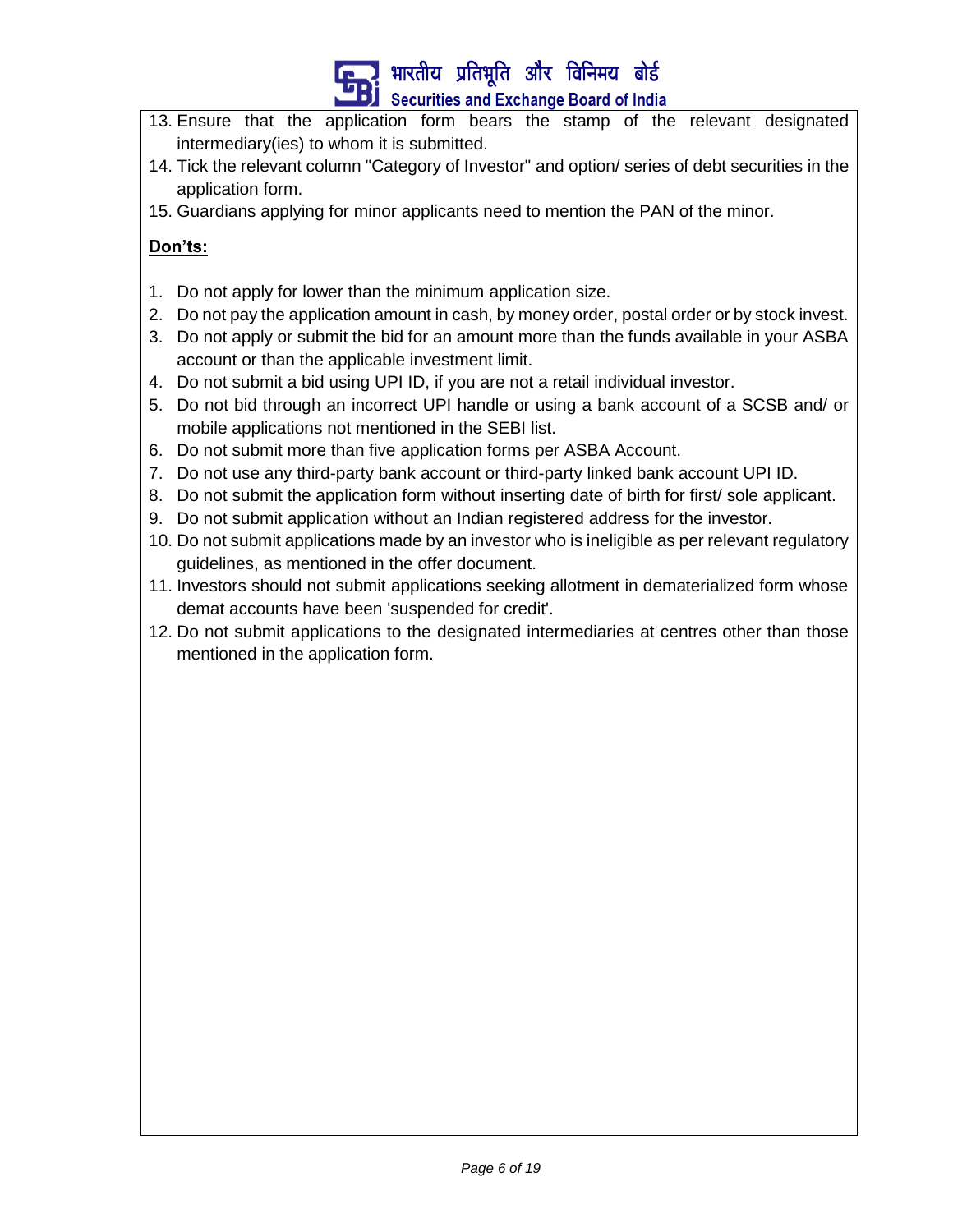

## **INVESTOR GRIEVANCE REDRESSAL MECHANISM AND HOW TO ACCESS IT**



### **TIMELINES FOR RESOLUTION OF INVESTOR GRIEVANCES:**

Best efforts should be undertaken by lead manager (LM) to resolve the grievances within T+30 days. A desirable indicative timeline is as follows:

|     | <b>Activity</b>                                                                         | No.<br>Οt     |
|-----|-----------------------------------------------------------------------------------------|---------------|
| No. |                                                                                         | calendar days |
|     | Investor grievance received by the lead manager                                         |               |
| 2   | Lead Manager to the offer to identify the concerned intermediary and                    | $T+1$         |
|     | endeavour to forward the grievance to the concerned intermediary/ies on T               |               |
|     | day itself                                                                              |               |
| 3   | The concerned intermediary/ies to respond to the lead manager with an $\vert X \rangle$ |               |
|     | acceptable reply/ proof of resolution                                                   |               |
| 5   | Lead manager, the concerned intermediary/ies and the investor shall                     | Between T and |
|     | exchange between themselves additional information related to the                       | $\times$      |
|     | grievance, wherever required.                                                           |               |
| 4   | LM to reply to the investor with the reply/ proof of resolution                         | $X+3$         |